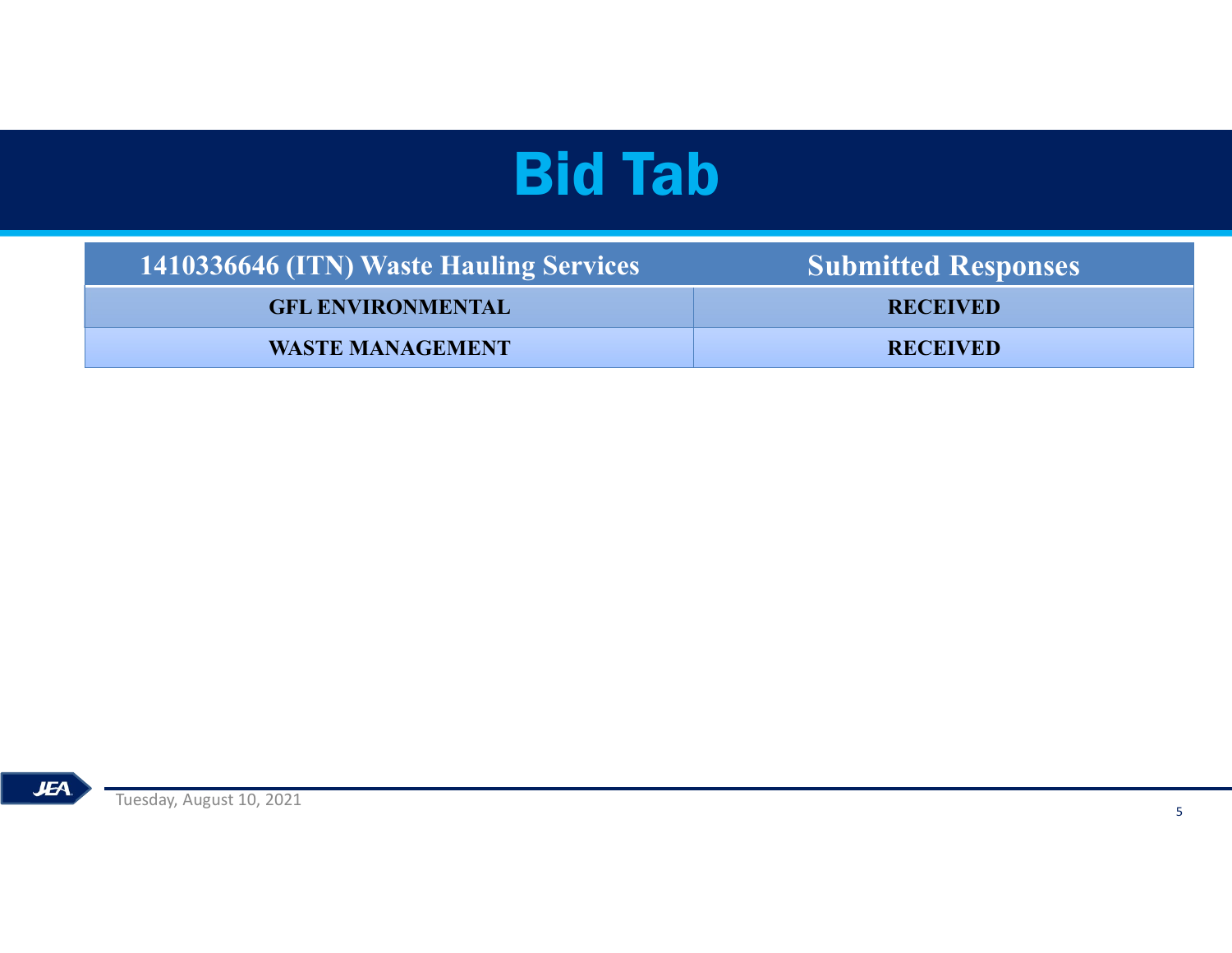| <b>Bid Tab</b>                                          |                            |  |  |  |
|---------------------------------------------------------|----------------------------|--|--|--|
| 1410338048 (IFB) Cedar Bay 480V Backup<br><b>Blower</b> | <b>Submitted Responses</b> |  |  |  |
| PBM CONSTRUCTORS INC                                    | \$964,000.00               |  |  |  |
| PETTICOAT-SCHMITT CIVIL CONTRACTORS, INC.               | \$1,056,769.00             |  |  |  |
|                                                         |                            |  |  |  |
| <b>SAWCROSS INC</b>                                     | \$1,006,000.00             |  |  |  |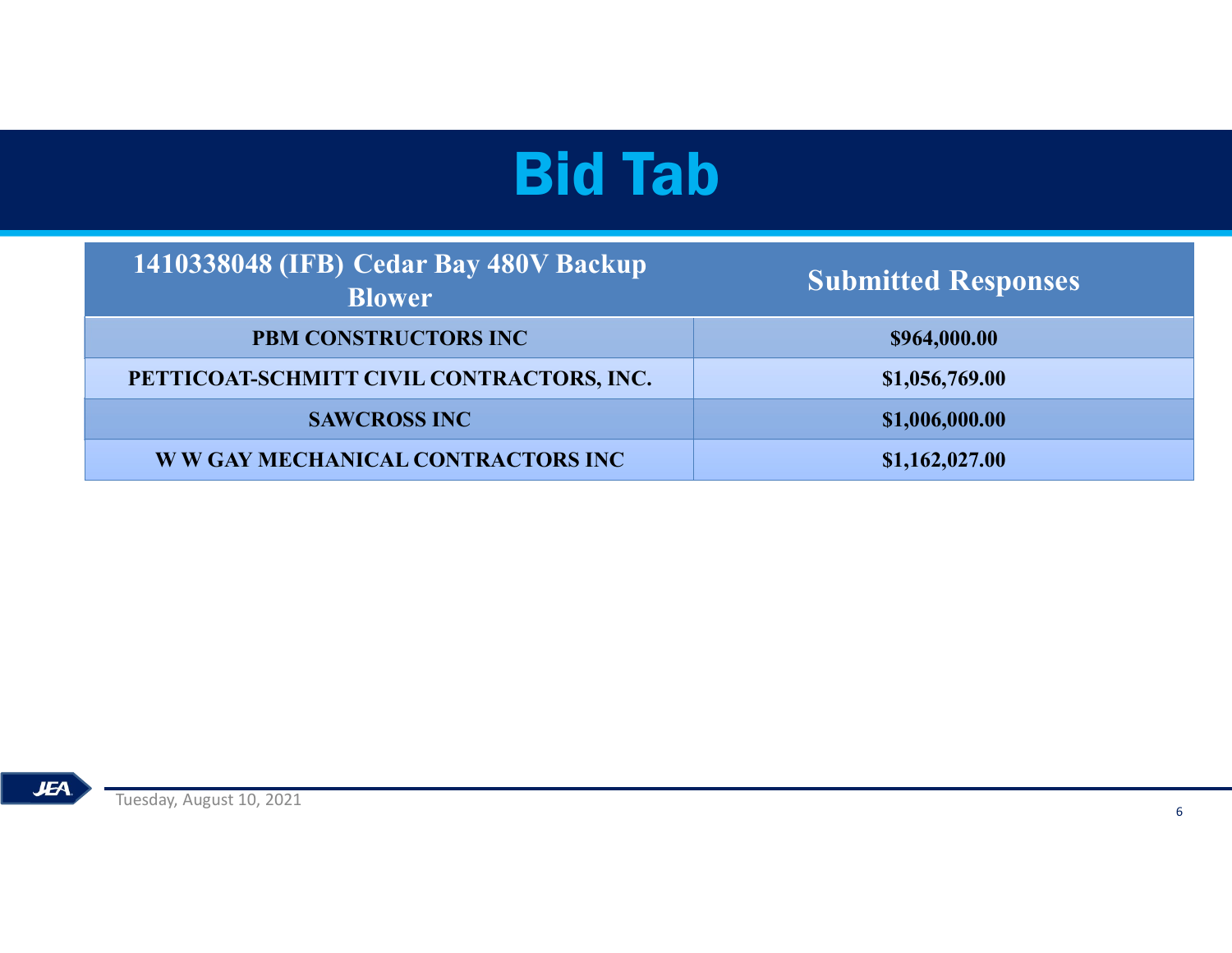| <b>Bid Tab</b>                                           |                            |  |  |  |
|----------------------------------------------------------|----------------------------|--|--|--|
| 1410339446 (IFB) NGS Dredging Services for<br><b>JEA</b> | <b>Submitted Responses</b> |  |  |  |
|                                                          |                            |  |  |  |
| <b>MANSON CONSTRUCTION COMPANY</b>                       | \$607,200.00               |  |  |  |
|                                                          |                            |  |  |  |

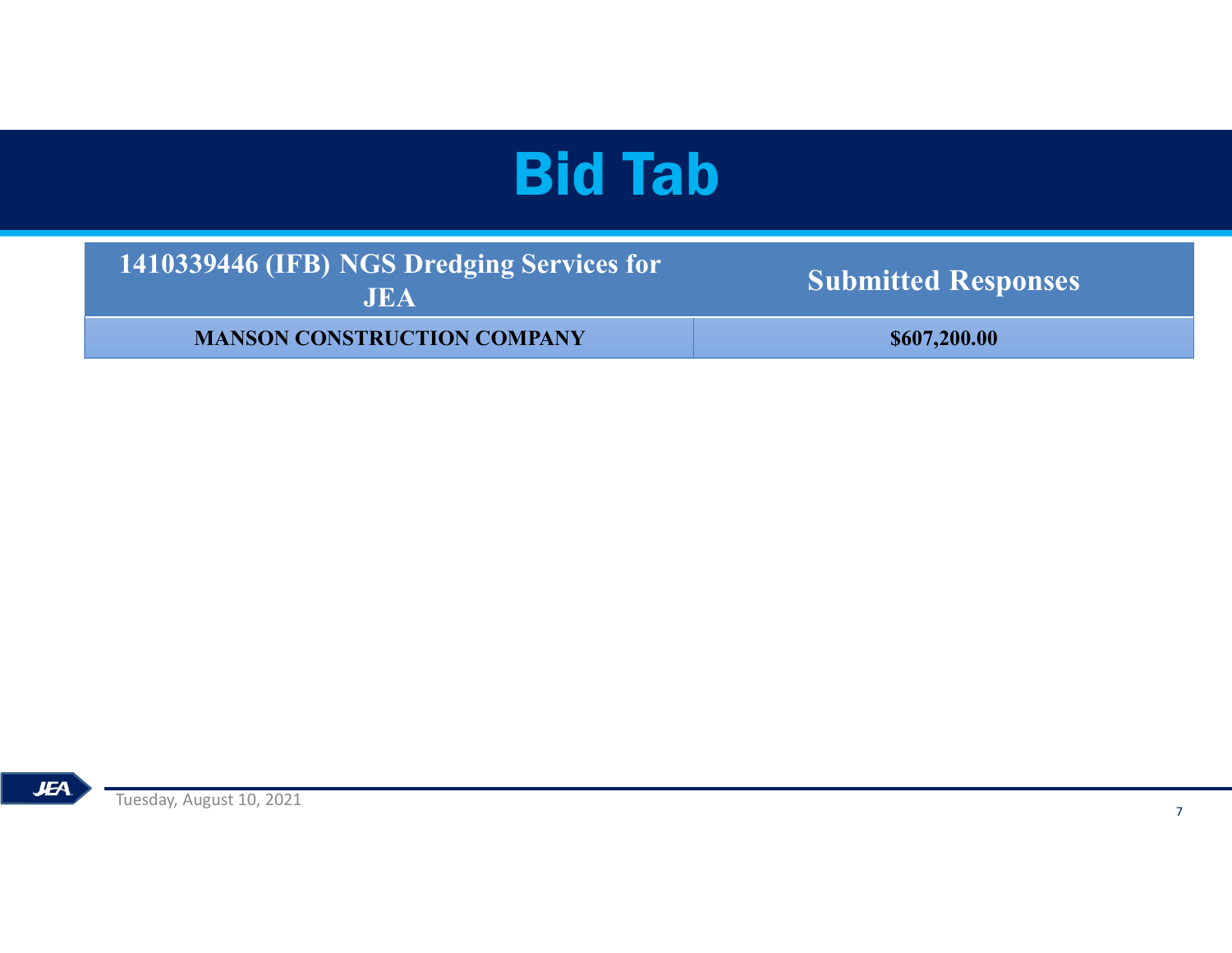| <b>Bid Tab</b>                                                               |                |  |  |
|------------------------------------------------------------------------------|----------------|--|--|
|                                                                              |                |  |  |
| ADVANCED PACE TECHNOLOGIES, LLC D/B/A<br><b>ADVANCED PLUMBING TECHNOLOGY</b> | \$1,725,625.00 |  |  |
| <b>ATLANTIC PIPE SERVICES, LLC</b>                                           | \$1,008,375.00 |  |  |
| <b>ENVIROWASTE SERVICES GROUP INC</b>                                        | \$965,000.00   |  |  |
| <b>EQUIX HOLDINGS, INC.</b>                                                  | \$1,755,000.00 |  |  |
| GCU, LLC DBA GULF COAST UNDERGROUND, LLC                                     | \$1,807,000.00 |  |  |
| <b>HYDROMAX USA LLC</b>                                                      | \$1,104,875.00 |  |  |
| <b>INSITUFORM TECHNOLOGIES LLC</b>                                           | \$2,057,680.00 |  |  |
| <b>IPR SOUTHEAST, LLC</b>                                                    | \$2,390,000.00 |  |  |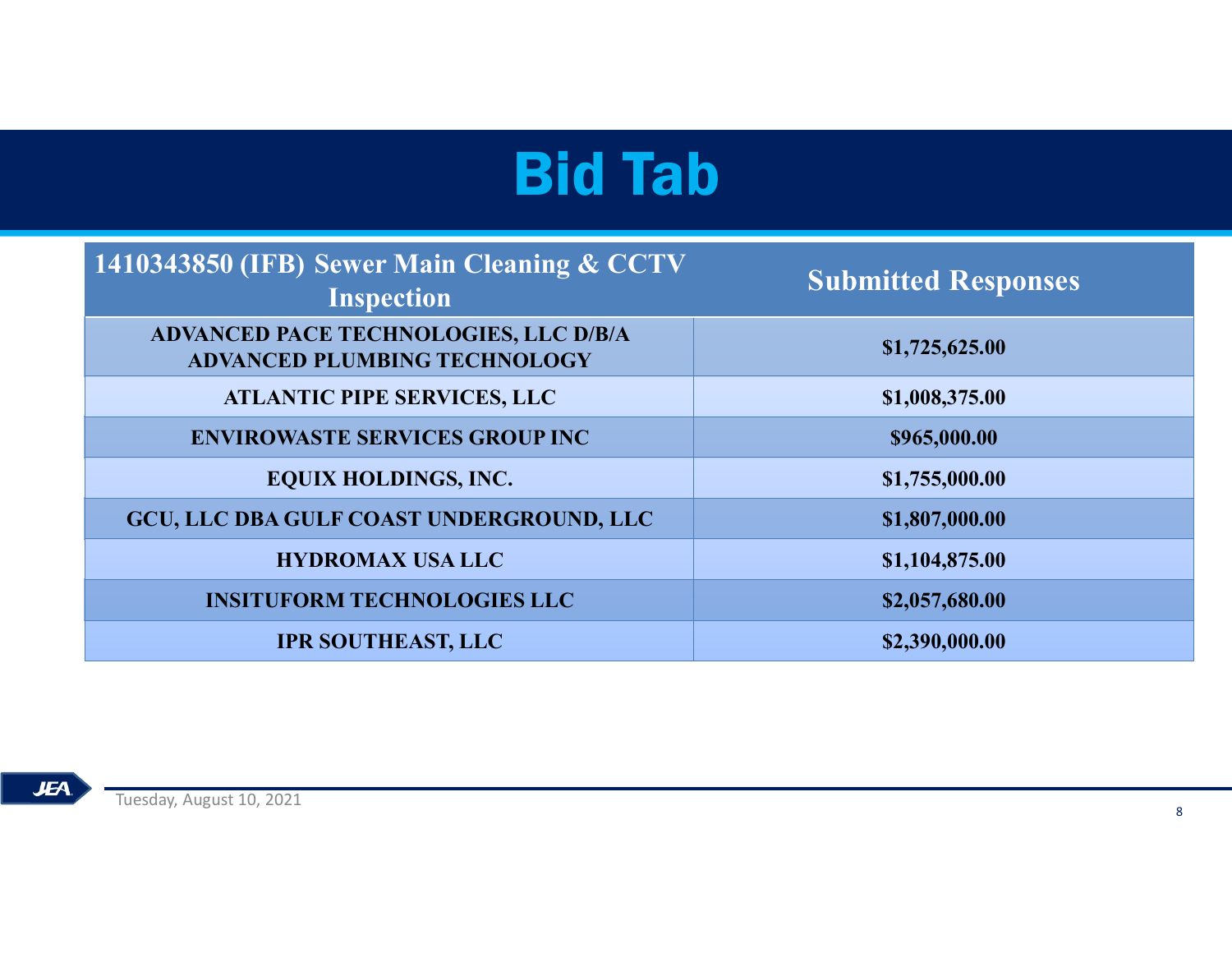| <b>Bid Tab</b>                                                                                                     |                            |  |
|--------------------------------------------------------------------------------------------------------------------|----------------------------|--|
| 1410360246 (RFP)Design and Implementation of<br><b>Electric and Water Demand Side Management</b><br>(DSM) Programs | <b>Submitted Responses</b> |  |
| <b>CLEARESULT CONSULTING INC</b>                                                                                   | <b>RECEIVED</b>            |  |
| <b>FRANKLIN ENERGY DEMAND RESPONSE</b>                                                                             | <b>RECEIVED</b>            |  |
| Honeywell                                                                                                          | <b>RECEIVED</b>            |  |
| <b>ICF RESOURCES LLC</b>                                                                                           | <b>RECEIVED</b>            |  |
| <b>NEXANT INC</b>                                                                                                  | <b>RECEIVED</b>            |  |
|                                                                                                                    |                            |  |

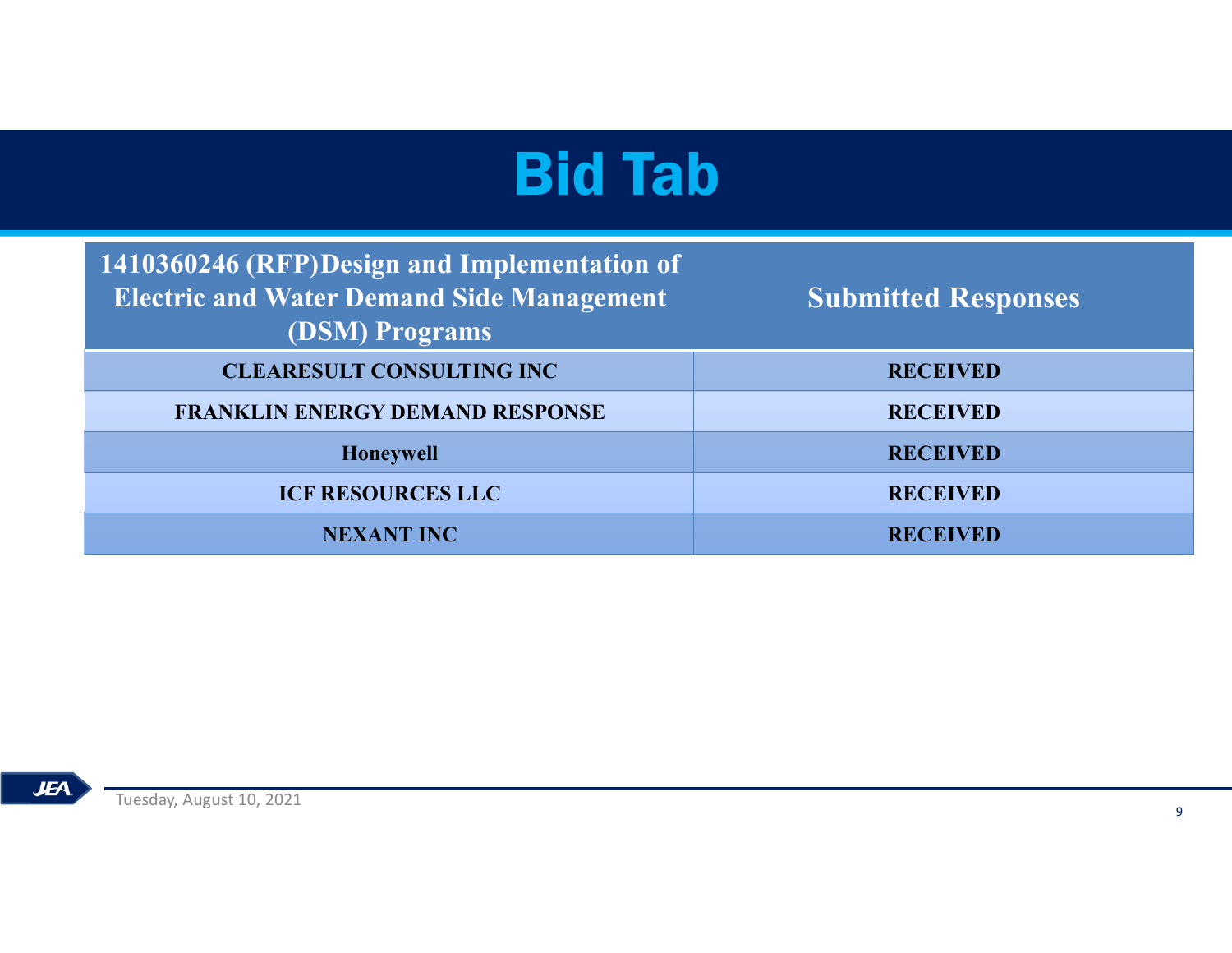| <b>Bid Tab</b>                                                   |                            |  |
|------------------------------------------------------------------|----------------------------|--|
| 1410375246 (RFP) Cisco Contact Center Managed<br><b>Services</b> | <b>Submitted Responses</b> |  |
| <b>ConvergeOne</b>                                               | <b>RECEIVED</b>            |  |
| PRESIDIO NETWORKED SOLUTIONS LLC                                 | <b>RECEIVED</b>            |  |
|                                                                  |                            |  |
| <b>PROSYS</b>                                                    | <b>RECEIVED</b>            |  |
|                                                                  |                            |  |